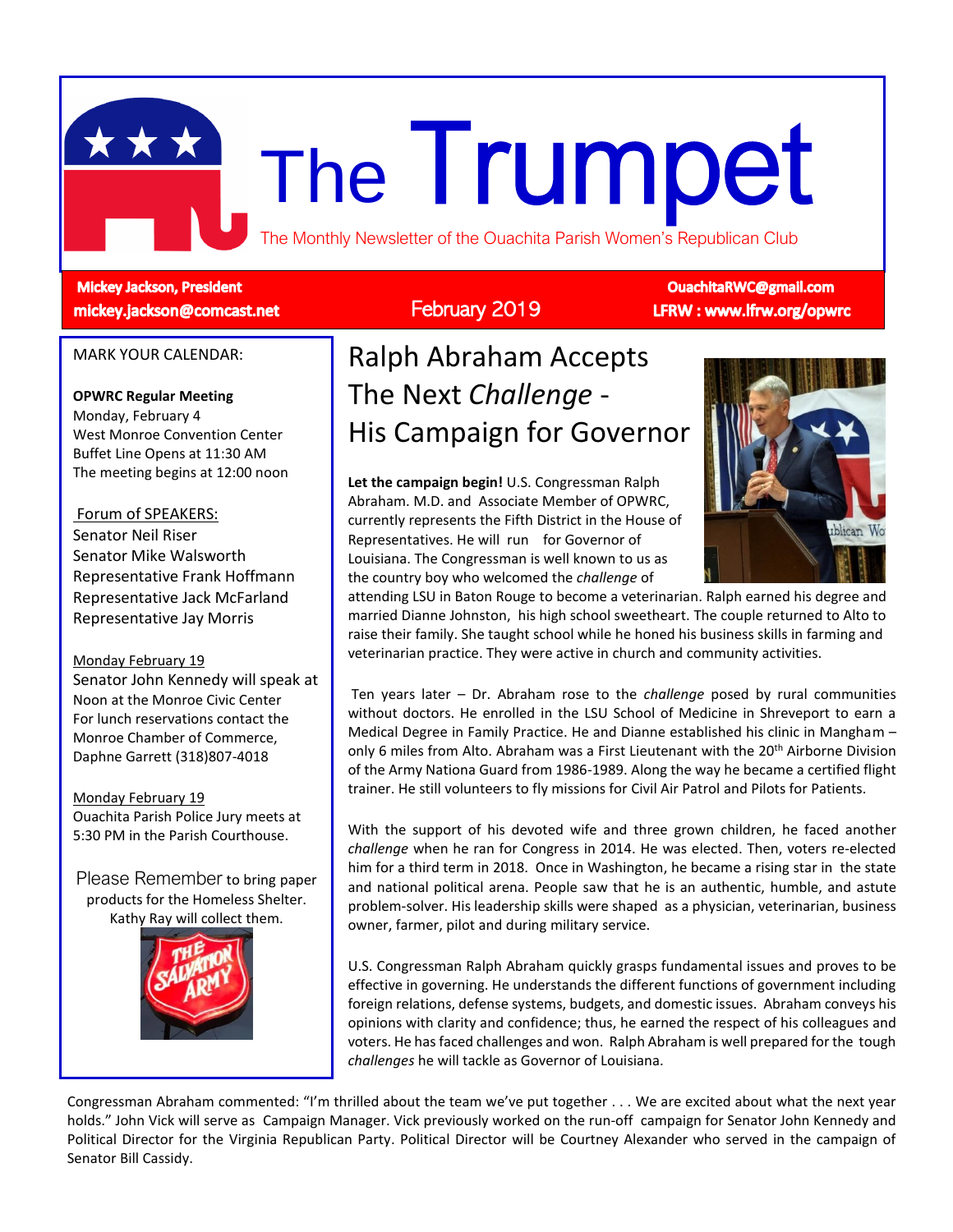# January 2019–*Here's What Happened!*



 We had a great attendance at the first meeting in 2019. President Mickey Jackson welcomed newcomers to OPWRC and urged everyone to pay their dues soon. The membership dues are being collected during the first quarter. With so many members-Kenda Reed, Treasuer has a huge job. Let's help her!

Past President Verda Gates was assisted by Beth Correro as they conducted a memorial ceremony for five members who died in 2018 and one associate member.

 We were especially pleased to have our own Washington connection at home. Dianne Abraham attended and confirmed to us that Ralph is a candidate for Governor.

Volunteers will be required to get our Republican candidate elected. Ralph Abraham need hundreds of Republican women from across this state to volunteer in his campaign. We will have more information very soon.



*We will remember.*

**Betty Fleener**

**Greta Jones**

**Jibby Fox Morton**

**Opal Pelanowski**

**Gilda Willard**

**Jiles Davis**

# *Mayor Staci Mitchell Updates Republican Women on City of West Monroe Developments*

If you want the job done – call on a woman! That is, a Republican woman who has the work ethic and the organizational skills of Staci Mitchell. Members were absolutely delighted at the progress report she gave at the Januarymeeting. Her update included an impressive list of projects which are in the works: policy changes in trash pick-up, improved drainage, recycling program, signage improvements, plans for economic development in several areas of town; new personnel, and her Town Hall meetings. Former Mayor Bert Hatten rose to congratulate the new mayor. "This is the RIGHT TIME in history for Donald Trump to be President and it's the RIGHT TIME for Staci Albritton Mitchell to be the Mayor of West Monroe." She received a standing ovation after giving an absorbing presentation.



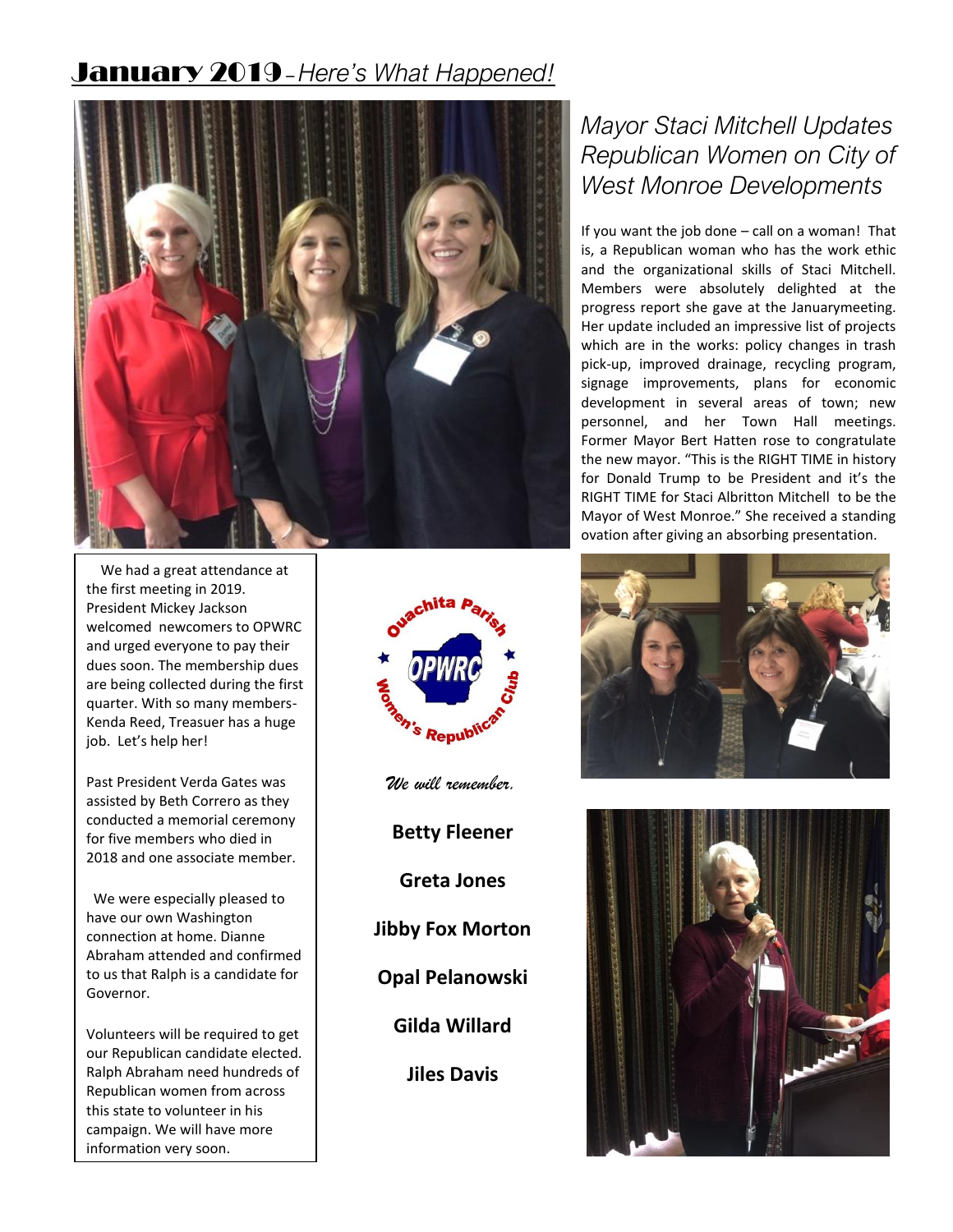

## Kay Katz Attends NFRW Regional Meeting

Representing OPWRC at the National Federation of Republican Women Regional Meeting was Kay Kellogg Katz who is a past president of our club. She is pictured at left with Jody Rushton, the current National President of Republican Women. "Come Get All JAZZED UP" was the theme of the NFRW Regional Conference. Kay reported on the excellent workshops conducted during the event. Among those which she attended were: The Opiod Crisis is EVERYWHERE! led by Louisiana Attorney General Jeff Landry; Human Trafficking presented by FBI Agent Lenny Corollo; Millennials: How to Attract AND Keep Them led by NFRW Recording Secretary Frances Taylor; and Event Planning and Fundraising presented by members of the NFRW staff. Following a day of meeting, the women were invited to a beautiful reception at "MardiWorld" – this is a huge facility where floats are manufactured for the Mardi Gras parades in New Orleans and other cities in the south.

## Southern Republican Leadership Conference in New Orleans



Held in New Orleans on January 18-19, the theme of the Southern Republican Leadership Conference was "Louisiana Lagniappe". *Louisiana Lieutenant Governor Billy Nungesser* served as welcomed visitors to the state. Three members and one associate from OPWRC attended the conference. They included *Donna and Stewart Cathey, Dianne Abraham, and Kay Kellogg Katz.* Pictured below, Kay is with *Congressman Steve Scalise* who received a standing ovation as he concluded his address to the crowd of staunch Republicans.

 Also speaking at the Leadership conclave was *Congressman Ralph Abraham* who gave an encouraging forecast for the future of the Republican Party across the nation. Third Party voters are more likely to support Donald Trump due to the economic progress that he has made.

Abraham serves on the House Armed Services Committee, a post he has used to advocate for America's men and women who serve in our military. He also sits on the House Committee on Science, Space and Technology which focuses on enhancing America's cybersecurity capabilities. The latter is essential to securing the safety of our borders. His third committee assignment is Agriculture which he understands based upon his firsthand experiences as a farmer in Franklin Parish. He grew up on a farm and knows the hard work required of farmers.



Other inspiring Republican leaders who spoke during the Regional Conference were *Attorney General Jeff Landry* and the former Senator Elbert Guillory. Roger Villere and Phil Capitano coordinated the informative meeting. The prevailing message from all the speakers was "We must continue to grow the number of registered Republicans in all states."

Nationwide the greatest challenge for the Republican Party is attracting more members.